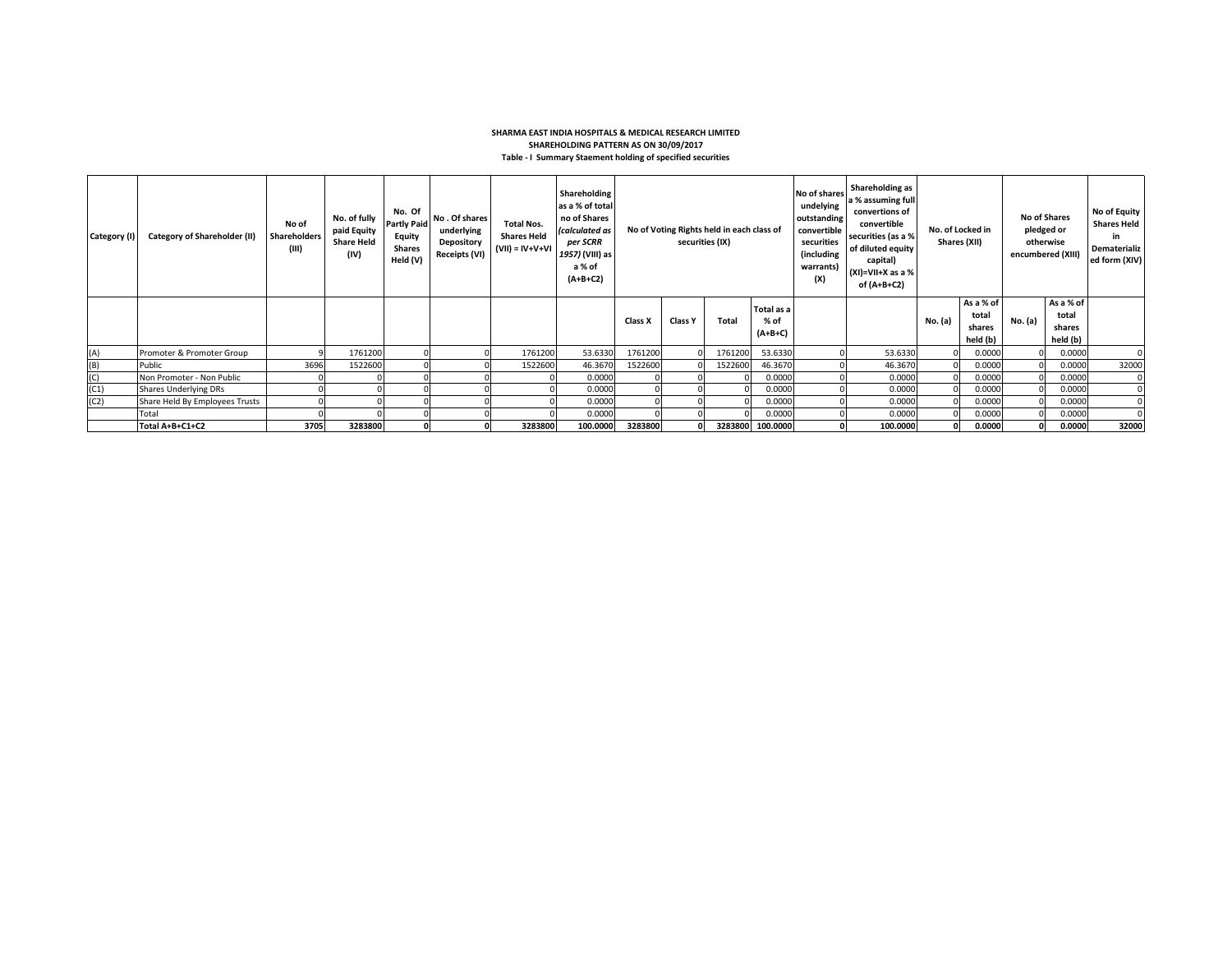## **Table - II Statement showing shareholding pattern of the Promoter and Promer Group SHAREHOLDING PATTERN AS ON 30/09/2017 SHARMA EAST INDIA HOSPITALS & MEDICAL RESEARCH LIMITED**

| S.No. | Category & Name of the Shareholder (I)               | PAN(II)    | No of<br>Shareholders<br>(III) | No. of fully<br>paid Equity<br><b>Share Held</b><br>(IV) | No. Of<br>Partly<br>Paid<br>Equity<br><b>Shares</b><br>Held (V) | No. Of shares Total Nos.<br>underlying<br>Depository<br>Receipts (VI) | <b>Shares Held</b><br>$(VII) =$<br>$IV+V+VI$ | Shareholding<br>as a % of total<br>no of Shares<br>(calculated as<br>per SCRR<br>1957) (VIII) as a<br>% of (A+B+C2) | No of Voting Rights held in each class of<br>securities (IX) |  | undelying<br>outstanding<br>convertible<br>securities<br>(including<br>warrants)<br>(X) | No of shares Shareholding as a<br>% assuming full<br>convertions of<br>convertible<br>securities (as a %<br>of diluted equity<br>capital) (XI)=VII+X<br>as a % of (A+B+C2) |          | No. of Locked in<br>Shares (XII) | <b>No of Shares</b><br>pledged or<br>otherwise<br>encumbered (XIII) |                              | No of Equity<br><b>Shares Held</b><br>in<br>Dematerializ<br>ed form (XIV) |                              |          |
|-------|------------------------------------------------------|------------|--------------------------------|----------------------------------------------------------|-----------------------------------------------------------------|-----------------------------------------------------------------------|----------------------------------------------|---------------------------------------------------------------------------------------------------------------------|--------------------------------------------------------------|--|-----------------------------------------------------------------------------------------|----------------------------------------------------------------------------------------------------------------------------------------------------------------------------|----------|----------------------------------|---------------------------------------------------------------------|------------------------------|---------------------------------------------------------------------------|------------------------------|----------|
|       |                                                      |            |                                |                                                          |                                                                 |                                                                       |                                              |                                                                                                                     | Class X Class Y                                              |  | <b>Total</b>                                                                            | <b>Total</b> as<br>a % of<br>$(A+B+C)$                                                                                                                                     |          |                                  | No. (a)                                                             | As a % of<br>total<br>shares | No. (a)                                                                   | As a % of<br>total<br>shares |          |
|       |                                                      |            |                                |                                                          |                                                                 |                                                                       |                                              |                                                                                                                     |                                                              |  |                                                                                         |                                                                                                                                                                            |          |                                  |                                                                     | held (b)                     |                                                                           | held (b)                     |          |
| (1)   | Indian                                               |            |                                | 756200                                                   |                                                                 |                                                                       | 756200                                       | 23.0282                                                                                                             | 756200                                                       |  |                                                                                         | 756200 23.0282                                                                                                                                                             | $\Omega$ |                                  |                                                                     | 0.0000                       |                                                                           | 0.0000                       | $\Omega$ |
| (a)   | Individual<br>Briimohan Sharma                       |            |                                | 62000                                                    |                                                                 |                                                                       | 62000                                        | 1.8881                                                                                                              | 62000                                                        |  | 62000                                                                                   | 1.8881                                                                                                                                                                     | $\Omega$ | 23.0282<br>1.8881                |                                                                     | 0.0000                       |                                                                           | 0.0000                       |          |
|       | Jayshree Sharma                                      |            |                                | 58000                                                    |                                                                 |                                                                       | 58000                                        | 1.7662                                                                                                              | 58000                                                        |  | 58000                                                                                   | 1.7662                                                                                                                                                                     | $\Omega$ | 1.7662                           |                                                                     | 0.0000                       |                                                                           | 0.0000                       | $\Omega$ |
|       | Maya Sharma                                          | ABXPS3785L |                                | 160800                                                   |                                                                 |                                                                       | 160800                                       | 4.8968                                                                                                              | 160800                                                       |  | 160800                                                                                  | 4.8968                                                                                                                                                                     | $\Omega$ | 4.8968                           |                                                                     | 0.0000                       |                                                                           | 0.0000                       | $\Omega$ |
|       | Pradeep Sharma                                       | ACAPS0489B |                                | 23200                                                    |                                                                 |                                                                       | 23200                                        | 0.7065                                                                                                              | 23200                                                        |  | 23200                                                                                   | 0.7065                                                                                                                                                                     | $\Omega$ | 0.7065                           |                                                                     | 0.0000                       |                                                                           | 0.0000                       |          |
|       | Raiesh Sharma                                        | AHWPS0110N |                                | 40000                                                    |                                                                 |                                                                       | 40000                                        | 1.2181                                                                                                              | 40000                                                        |  | 40000                                                                                   | 1.2181                                                                                                                                                                     | $\Omega$ | 1.2181                           |                                                                     | 0.0000                       |                                                                           | 0.0000                       |          |
|       | Shailendra Sharma                                    | AFEPS7340Q |                                | 412200                                                   |                                                                 |                                                                       | 412200                                       | 12.5525                                                                                                             | 412200                                                       |  | 412200                                                                                  | 12.5525                                                                                                                                                                    | $\Omega$ | 12.5525                          |                                                                     | 0.0000                       |                                                                           | 0.0000                       |          |
| (b)   | Huf                                                  |            |                                |                                                          |                                                                 |                                                                       |                                              | 0.0000                                                                                                              |                                                              |  |                                                                                         | 0.0000                                                                                                                                                                     | $\Omega$ | 0.0000                           |                                                                     | 0.0000                       |                                                                           | 0.0000                       |          |
| (c)   | Central Govt /state Govt/ President Of India         |            |                                |                                                          |                                                                 |                                                                       |                                              | 0.0000                                                                                                              |                                                              |  |                                                                                         | 0.0000                                                                                                                                                                     | $\Omega$ | 0.0000                           |                                                                     | 0.0000                       |                                                                           | 0.0000                       |          |
| (d)   | Financial Inst/banks                                 |            |                                |                                                          |                                                                 |                                                                       |                                              | 0.0000                                                                                                              |                                                              |  |                                                                                         | 0.0000                                                                                                                                                                     | $\Omega$ | 0.0000                           |                                                                     | 0.0000                       |                                                                           | 0.0000                       |          |
| (e)   | Any other                                            |            |                                |                                                          |                                                                 |                                                                       |                                              |                                                                                                                     |                                                              |  |                                                                                         |                                                                                                                                                                            |          |                                  |                                                                     |                              |                                                                           |                              |          |
|       | Other - Body Corporate                               |            |                                | 1005000                                                  |                                                                 |                                                                       | 1005000                                      | 30.6048                                                                                                             | 1005000                                                      |  | 1005000                                                                                 | 30.6048                                                                                                                                                                    | $\Omega$ | 30.6048                          |                                                                     | 0.0000                       |                                                                           | 0.0000                       |          |
|       | Kshitij Enterprises(p)Itd                            |            |                                | 150700                                                   |                                                                 |                                                                       | 150700                                       | 4.5892                                                                                                              | 150700                                                       |  | 150700                                                                                  | 4.5892                                                                                                                                                                     | $\Omega$ | 4.5892                           |                                                                     | 0.0000                       |                                                                           | 0.0000                       |          |
|       | Sharma Hospital Pvt. Ltd.                            | AACCS1237J |                                | 670400                                                   |                                                                 |                                                                       | 670400                                       | 20.4154                                                                                                             | 670400                                                       |  | 670400                                                                                  | 20.4154                                                                                                                                                                    | $\Omega$ | 20.4154                          |                                                                     | 0.0000                       |                                                                           | 0.0000                       |          |
|       | Sharma Nur.home&bone Hosp                            | AACCS4866P |                                | 183900                                                   |                                                                 |                                                                       | 183900                                       | 5.6002                                                                                                              | 183900                                                       |  | 183900                                                                                  | 5.6002                                                                                                                                                                     | $\Omega$ | 5.6002                           |                                                                     | 0.0000                       |                                                                           | 0.0000                       |          |
|       | Sub - Total                                          |            |                                | 1761200                                                  |                                                                 |                                                                       | 1761200                                      | 53.6330                                                                                                             | 1761200                                                      |  | 1761200                                                                                 | 53.6330                                                                                                                                                                    |          | 53.6330                          |                                                                     | 0.0000                       |                                                                           | 0.0000                       |          |
| (2)   | Foreign                                              |            |                                |                                                          |                                                                 |                                                                       |                                              |                                                                                                                     |                                                              |  |                                                                                         |                                                                                                                                                                            |          |                                  |                                                                     |                              |                                                                           |                              |          |
|       | Individual(nri/ Foriegn Individual)                  |            |                                |                                                          |                                                                 |                                                                       |                                              | 0.0000                                                                                                              |                                                              |  |                                                                                         | 0.0000                                                                                                                                                                     | $\Omega$ | 0.0000                           |                                                                     | 0.0000                       |                                                                           | 0.0000                       |          |
| (b)   | Government                                           |            |                                |                                                          |                                                                 |                                                                       |                                              | 0.0000                                                                                                              |                                                              |  |                                                                                         | 0.0000                                                                                                                                                                     | $\Omega$ | 0.0000                           |                                                                     | 0.0000                       |                                                                           | 0.0000                       |          |
| (c)   | Institutions                                         |            |                                |                                                          |                                                                 |                                                                       |                                              | 0.0000                                                                                                              |                                                              |  |                                                                                         | 0.0000                                                                                                                                                                     | $\Omega$ | 0.0000                           |                                                                     | 0.0000                       |                                                                           | 0.0000                       |          |
|       | Foreign Portfolio Investors                          |            |                                |                                                          |                                                                 |                                                                       |                                              | 0.0000                                                                                                              |                                                              |  |                                                                                         | 0.0000                                                                                                                                                                     | $\Omega$ | 0.0000                           |                                                                     | 0.0000                       |                                                                           | 0.0000                       |          |
| (e)   | Any Other                                            |            |                                |                                                          |                                                                 |                                                                       |                                              |                                                                                                                     |                                                              |  |                                                                                         |                                                                                                                                                                            |          |                                  |                                                                     |                              |                                                                           |                              |          |
|       | Sub - Total                                          |            |                                |                                                          |                                                                 |                                                                       |                                              |                                                                                                                     |                                                              |  |                                                                                         |                                                                                                                                                                            |          |                                  |                                                                     |                              |                                                                           |                              |          |
|       | Total Shareholding of Promoter and Promotor<br>Group |            |                                | 1761200                                                  |                                                                 |                                                                       | 1761200                                      | 53.633                                                                                                              | 1761200                                                      |  | 1761200                                                                                 | 53.633                                                                                                                                                                     | $\Omega$ | 53.633                           | $\Omega$                                                            |                              |                                                                           |                              |          |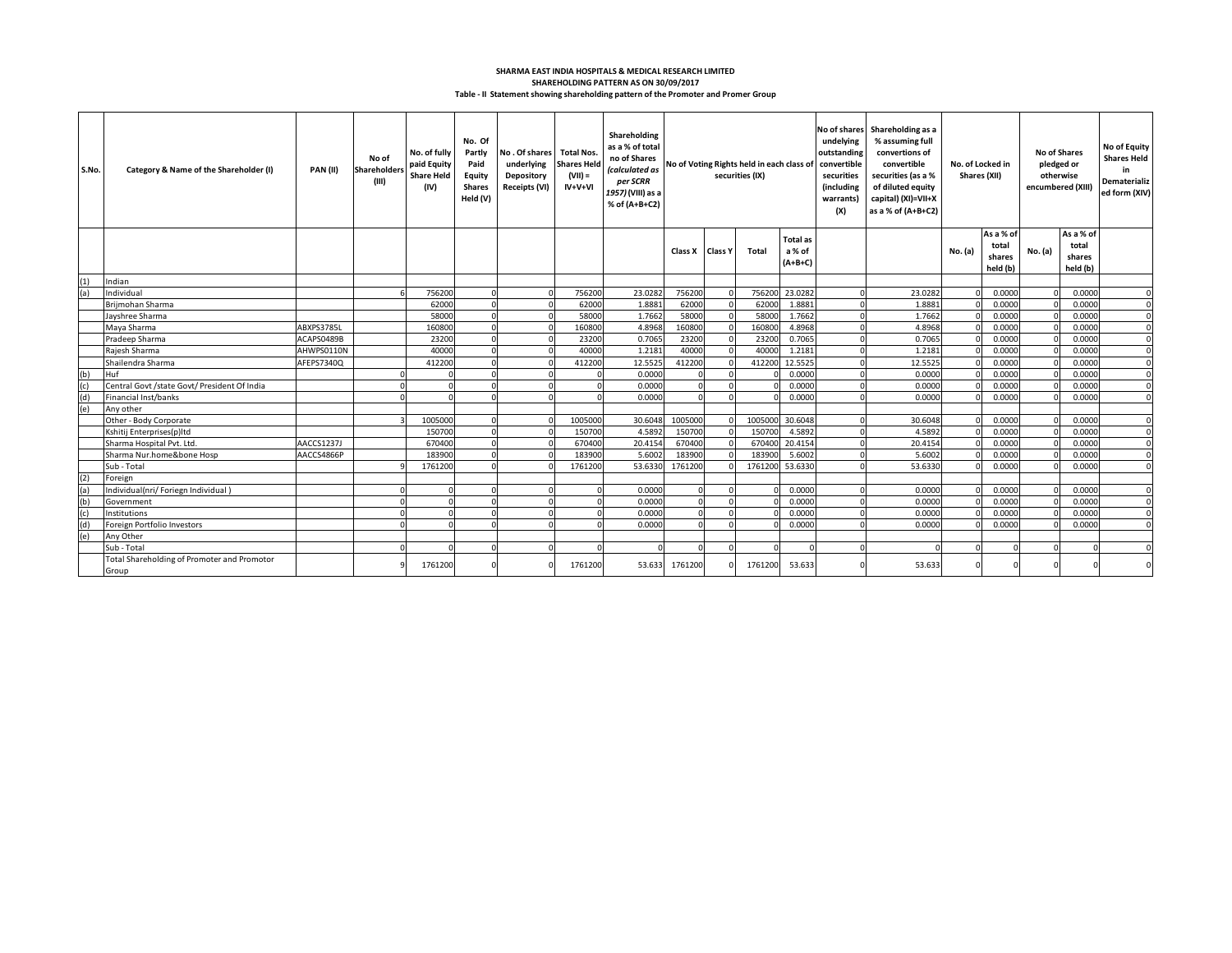## **Table - III Statement showing shareholding pattern of the Public shareholding SHARMA EAST INDIA HOSPITALS & MEDICAL RESEARCH LIMITED SHAREHOLDING PATTERN AS ON 30/09/2017**

| S.No. | Category & Name of the Shareholder (I)                    | <b>PAN (II)</b> | No of<br>Sharehold<br>ers (III) | No. of<br>fully paid<br>Equity<br>Share<br>Held (IV) | No. Of<br>Partly<br>Paid<br><b>Equity</b><br><b>Shares</b><br>Held (V) | No.Of<br>shares<br>underlying<br>Depository<br>Receipts<br>(VI) | <b>Total Nos.</b><br><b>Shares Held</b><br>$(VII) =$<br>IV+V+VI | Shareholdin<br>g as a % of<br>total no of<br><b>Shares</b><br>(calculated<br>as per SCRR<br>1957) (VIII)<br>as a % of<br>$(A+B+C2)$ | No of shares<br>outstanding<br>No of Voting Rights held in each class of<br>convertible<br>securities (IX)<br>warrants) (X) |                |              |            |          |         |          |           |         |           | Shareholding as<br>a % assuming<br>full convertions<br>of convertible<br>No. of Locked in<br>securities (as a<br>Shares (XII)<br>% of diluted<br>equity capital)<br>(XI)=VII+X as a<br>% of (A+B+C2) |  |  | <b>No of Shares</b><br>pledged or<br>otherwise<br>encumbered (XIII) |  | No of<br>Equity<br><b>Shares</b><br>Held in<br>Dematerial<br>ized form<br>(XIV) |
|-------|-----------------------------------------------------------|-----------------|---------------------------------|------------------------------------------------------|------------------------------------------------------------------------|-----------------------------------------------------------------|-----------------------------------------------------------------|-------------------------------------------------------------------------------------------------------------------------------------|-----------------------------------------------------------------------------------------------------------------------------|----------------|--------------|------------|----------|---------|----------|-----------|---------|-----------|------------------------------------------------------------------------------------------------------------------------------------------------------------------------------------------------------|--|--|---------------------------------------------------------------------|--|---------------------------------------------------------------------------------|
|       |                                                           |                 |                                 |                                                      |                                                                        |                                                                 |                                                                 |                                                                                                                                     |                                                                                                                             |                |              | Total as a |          |         |          | As a % of |         | As a % of |                                                                                                                                                                                                      |  |  |                                                                     |  |                                                                                 |
|       |                                                           |                 |                                 |                                                      |                                                                        |                                                                 |                                                                 |                                                                                                                                     | Class X                                                                                                                     | Class Y        | <b>Total</b> | % of       |          |         | No. (a)  | total     | No. (a) | total     |                                                                                                                                                                                                      |  |  |                                                                     |  |                                                                                 |
|       |                                                           |                 |                                 |                                                      |                                                                        |                                                                 |                                                                 |                                                                                                                                     |                                                                                                                             |                |              | $(A+B+C)$  |          |         |          | shares    |         | shares    |                                                                                                                                                                                                      |  |  |                                                                     |  |                                                                                 |
| (1)   | nstitutions                                               |                 |                                 |                                                      |                                                                        |                                                                 |                                                                 |                                                                                                                                     |                                                                                                                             |                |              |            |          |         |          | held (b)  |         | held (b)  |                                                                                                                                                                                                      |  |  |                                                                     |  |                                                                                 |
| (a)   | <b>Mutual Funds</b>                                       |                 |                                 |                                                      |                                                                        |                                                                 | $\Omega$                                                        | 0.0000                                                                                                                              |                                                                                                                             | $\Omega$       |              | 0.0000     |          | 0.0000  |          | 0.000     |         | 0.0000    | $\mathbf 0$                                                                                                                                                                                          |  |  |                                                                     |  |                                                                                 |
| (b)   | <b>Venture Capital Funds</b>                              |                 |                                 |                                                      |                                                                        |                                                                 | $\Omega$                                                        | 0.0000                                                                                                                              |                                                                                                                             | $\Omega$       |              | 0.0000     | $\Omega$ | 0.0000  |          | 0.0000    |         | 0.0000    | $\mathbf 0$                                                                                                                                                                                          |  |  |                                                                     |  |                                                                                 |
| (c)   | Alternate Investment Funds                                |                 |                                 |                                                      |                                                                        |                                                                 | $\Omega$                                                        | 0.0000                                                                                                                              |                                                                                                                             | $\Omega$       | $\Omega$     | 0.0000     | $\Omega$ | 0.0000  |          | 0.0000    |         | 0.0000    | $\mathbf 0$                                                                                                                                                                                          |  |  |                                                                     |  |                                                                                 |
| (d)   | Foreign Venture Capital Investors                         |                 |                                 |                                                      |                                                                        |                                                                 | $\Omega$                                                        | 0.0000                                                                                                                              |                                                                                                                             | $\Omega$       | $\Omega$     | 0.0000     | $\Omega$ | 0.0000  |          | 0.0000    |         | 0.0000    | $\Omega$                                                                                                                                                                                             |  |  |                                                                     |  |                                                                                 |
| (e)   | Foreign Portfolio Investros                               |                 |                                 |                                                      |                                                                        |                                                                 | $\Omega$                                                        | 0.0000                                                                                                                              |                                                                                                                             | $\Omega$       |              | 0.0000     | $\Omega$ | 0.0000  |          | 0.000     |         | 0.0000    | $\Omega$                                                                                                                                                                                             |  |  |                                                                     |  |                                                                                 |
| (f)   | Financial Inst/banks                                      |                 |                                 |                                                      |                                                                        | $\Omega$                                                        | $\Omega$                                                        | 0.0000                                                                                                                              |                                                                                                                             | $\Omega$       |              | 0.0000     | $\Omega$ | 0.0000  |          | 0.000     |         | 0.0000    | $\Omega$                                                                                                                                                                                             |  |  |                                                                     |  |                                                                                 |
| (g)   | <b>Insurance Companies</b>                                |                 |                                 | $\Omega$                                             |                                                                        | $\Omega$                                                        | $\Omega$                                                        | 0.0000                                                                                                                              |                                                                                                                             | $\Omega$       |              | 0.0000     | $\Omega$ | 0.0000  |          | 0.0000    |         | 0.0000    | $\mathbf 0$                                                                                                                                                                                          |  |  |                                                                     |  |                                                                                 |
| (h)   | Provident Funds/ Pension Fund                             |                 |                                 |                                                      |                                                                        |                                                                 | $\Omega$                                                        | 0.0000                                                                                                                              |                                                                                                                             | U              |              | 0.0000     |          | 0.0000  |          | 0.0000    |         | 0.0000    | 0                                                                                                                                                                                                    |  |  |                                                                     |  |                                                                                 |
| (i)   | Any other                                                 |                 |                                 |                                                      |                                                                        |                                                                 |                                                                 |                                                                                                                                     |                                                                                                                             |                |              |            |          |         |          |           |         |           |                                                                                                                                                                                                      |  |  |                                                                     |  |                                                                                 |
|       | Sub-total (B)(1)                                          |                 |                                 |                                                      |                                                                        |                                                                 | $\Omega$                                                        | 0.0000                                                                                                                              |                                                                                                                             | O              |              | 0.0000     |          | 0.0000  |          | 0.0000    |         | 0.0000    | $\Omega$                                                                                                                                                                                             |  |  |                                                                     |  |                                                                                 |
| (2)   | Central Govt /state Govt/ President Of India              |                 | $\Omega$                        |                                                      |                                                                        |                                                                 | $\Omega$                                                        | 0.0000                                                                                                                              |                                                                                                                             | $\Omega$       |              | 0.0000     |          | 0.0000  |          | 0.0000    |         | 0.0000    | $\Omega$                                                                                                                                                                                             |  |  |                                                                     |  |                                                                                 |
|       | Sub-total (B)(2)                                          |                 |                                 |                                                      |                                                                        |                                                                 | $\Omega$                                                        | 0.0000                                                                                                                              |                                                                                                                             | $\overline{0}$ |              | 0.0000     |          | 0.0000  |          | 0.0000    |         | 0.0000    | $\mathbf 0$                                                                                                                                                                                          |  |  |                                                                     |  |                                                                                 |
| (3)   | Non-institutions                                          |                 |                                 |                                                      |                                                                        |                                                                 |                                                                 |                                                                                                                                     |                                                                                                                             |                |              |            |          |         |          |           |         |           |                                                                                                                                                                                                      |  |  |                                                                     |  |                                                                                 |
| (a)   | (i) Individual-Holding Nom. Val. upto Rs.2 lakhs          |                 | 3683                            | 823500                                               | $\Omega$                                                               | $\Omega$                                                        | 823500                                                          | 25.0777                                                                                                                             | 823500                                                                                                                      | $\Omega$       | 823500       | 25.0777    | $\Omega$ | 25.0777 |          | 0.0000    |         | 0.0000    | 31600                                                                                                                                                                                                |  |  |                                                                     |  |                                                                                 |
|       | (ii) Individual-Holding Nom. Val. greater then Rs.2 lakhs |                 |                                 | 276800                                               | $\Omega$                                                               | $\Omega$                                                        | 276800                                                          | 8.4293                                                                                                                              | 276800                                                                                                                      | $\circ$        | 276800       | 8.4293     | $\Omega$ | 8.4293  |          | 0.0000    |         | 0.0000    | 0                                                                                                                                                                                                    |  |  |                                                                     |  |                                                                                 |
|       | Ashok Kumar Jain                                          |                 |                                 | 35500                                                |                                                                        | $\Omega$                                                        | 35500                                                           | 1.081                                                                                                                               | 35500                                                                                                                       | $\Omega$       | 35500        | 1.0811     | $\Omega$ | 1.0813  |          | 0.0000    |         | 0.0000    | $\mathbf 0$                                                                                                                                                                                          |  |  |                                                                     |  |                                                                                 |
|       | Lata Sharma                                               |                 |                                 | 4000C                                                | $\Omega$                                                               | $\Omega$                                                        | 40000                                                           | 1.2181                                                                                                                              | 40000                                                                                                                       | $\Omega$       | 40000        | 1.2181     | $\Omega$ | 1.2181  |          | 0.0000    |         | 0.0000    | 0                                                                                                                                                                                                    |  |  |                                                                     |  |                                                                                 |
|       | Madhulika Sharma                                          |                 |                                 | 83800                                                | $\Omega$                                                               | $\Omega$                                                        | 83800                                                           | 2.5519                                                                                                                              | 83800                                                                                                                       | $\overline{0}$ | 83800        | 2.5519     | $\Omega$ | 2.5519  | $\Omega$ | 0.0000    |         | 0.0000    | $\mathbf 0$                                                                                                                                                                                          |  |  |                                                                     |  |                                                                                 |
|       | Manisha Agarwal                                           |                 |                                 | 60000                                                | $\Omega$                                                               | $\mathbf{0}$                                                    | 60000                                                           | 1.8272                                                                                                                              | 60000                                                                                                                       | $\circ$        | 60000        | 1.8272     | $\Omega$ | 1.8272  |          | 0.0000    |         | 0.0000    | 0                                                                                                                                                                                                    |  |  |                                                                     |  |                                                                                 |
|       | Subhash Jain                                              |                 |                                 | 35500                                                |                                                                        | $\Omega$                                                        | 35500                                                           | 1.0811                                                                                                                              | 35500                                                                                                                       | $\overline{0}$ | 35500        | 1.0811     | n        | 1.0811  |          | 0.0000    |         | 0.0000    | 0                                                                                                                                                                                                    |  |  |                                                                     |  |                                                                                 |
| (b)   | Nbfc Registered With Rbi                                  |                 |                                 |                                                      |                                                                        |                                                                 | $\Omega$                                                        | 0.0000                                                                                                                              |                                                                                                                             | $\Omega$       |              | 0.0000     |          | 0.0000  |          | 0.0000    |         | 0.0000    | $\mathbf 0$                                                                                                                                                                                          |  |  |                                                                     |  |                                                                                 |
| (c)   | <b>Employees Trust</b>                                    |                 |                                 |                                                      |                                                                        |                                                                 | $\Omega$                                                        | 0.0000                                                                                                                              |                                                                                                                             | <sup>0</sup>   |              | 0.0000     |          | 0.0000  |          | 0.0000    |         | 0.0000    | $\Omega$                                                                                                                                                                                             |  |  |                                                                     |  |                                                                                 |
| (d)   | <b>Overseas Depository Holding DRs</b>                    |                 |                                 |                                                      |                                                                        |                                                                 | $\Omega$                                                        | 0.0000                                                                                                                              |                                                                                                                             | <sup>0</sup>   |              | 0.0000     |          | 0.0000  |          | 0.0000    |         | 0.0000    | $\Omega$                                                                                                                                                                                             |  |  |                                                                     |  |                                                                                 |
| (e)   | Any Other                                                 |                 |                                 |                                                      |                                                                        |                                                                 |                                                                 |                                                                                                                                     |                                                                                                                             |                |              |            |          |         |          |           |         |           |                                                                                                                                                                                                      |  |  |                                                                     |  |                                                                                 |
|       | Other - Body Corp                                         |                 |                                 | 422300                                               |                                                                        |                                                                 | 422300                                                          | 12.8601                                                                                                                             | 422300                                                                                                                      | $\Omega$       | 422300       | 12.8601    |          | 12.8601 |          | 0.000     |         | 0.0000    | 400                                                                                                                                                                                                  |  |  |                                                                     |  |                                                                                 |
|       | Ganpati Plast Fab Ltd.                                    |                 |                                 | 290900                                               |                                                                        |                                                                 | 290900                                                          | 8.8586                                                                                                                              | 290900                                                                                                                      | $\Omega$       | 290900       | 8.8586     | $\Omega$ | 8.8586  |          | 0.0000    |         | 0.0000    | 0                                                                                                                                                                                                    |  |  |                                                                     |  |                                                                                 |
|       | T.c.i.bhoruka Project Ltd                                 |                 |                                 | 100000                                               |                                                                        |                                                                 | 100000                                                          | 3.0453                                                                                                                              | 100000                                                                                                                      | O              | 10000        | 3.0453     | $\Omega$ | 3.0453  |          | 0.000     |         | 0.0000    | $\mathbf 0$                                                                                                                                                                                          |  |  |                                                                     |  |                                                                                 |
|       | Sub-total (B)(3)                                          |                 | 3696                            | 1522600                                              | $\Omega$                                                               |                                                                 | 1522600                                                         | 46.367                                                                                                                              | 1522600                                                                                                                     | U              | 1522600      | 46.3670    | $\Omega$ | 46.3670 |          | 0.0000    |         | 0.0000    | 32000                                                                                                                                                                                                |  |  |                                                                     |  |                                                                                 |
|       | <b>Total Public Shareholding</b>                          |                 | 3696                            | 1522600                                              |                                                                        |                                                                 | 1522600                                                         | 46.3670                                                                                                                             | 1522600                                                                                                                     |                | 1522600      | 46.3670    | O        | 46.3670 |          | 0.000     |         | 0.0000    | 32000                                                                                                                                                                                                |  |  |                                                                     |  |                                                                                 |
|       |                                                           |                 |                                 |                                                      |                                                                        |                                                                 |                                                                 |                                                                                                                                     |                                                                                                                             |                |              |            |          |         |          |           |         |           |                                                                                                                                                                                                      |  |  |                                                                     |  |                                                                                 |
|       |                                                           |                 |                                 |                                                      |                                                                        |                                                                 |                                                                 |                                                                                                                                     |                                                                                                                             |                |              |            |          |         |          |           |         |           |                                                                                                                                                                                                      |  |  |                                                                     |  |                                                                                 |
|       |                                                           |                 |                                 |                                                      |                                                                        |                                                                 |                                                                 |                                                                                                                                     |                                                                                                                             |                |              |            |          |         |          |           |         |           |                                                                                                                                                                                                      |  |  |                                                                     |  |                                                                                 |
|       |                                                           |                 |                                 |                                                      |                                                                        |                                                                 |                                                                 |                                                                                                                                     |                                                                                                                             |                |              |            |          |         |          |           |         |           |                                                                                                                                                                                                      |  |  |                                                                     |  |                                                                                 |
|       |                                                           |                 |                                 |                                                      |                                                                        |                                                                 |                                                                 |                                                                                                                                     |                                                                                                                             |                |              |            |          |         |          |           |         |           |                                                                                                                                                                                                      |  |  |                                                                     |  |                                                                                 |
|       |                                                           |                 |                                 |                                                      |                                                                        |                                                                 |                                                                 |                                                                                                                                     |                                                                                                                             |                |              |            |          |         |          |           |         |           |                                                                                                                                                                                                      |  |  |                                                                     |  |                                                                                 |
|       |                                                           |                 |                                 |                                                      |                                                                        |                                                                 |                                                                 |                                                                                                                                     |                                                                                                                             |                |              |            |          |         |          |           |         |           |                                                                                                                                                                                                      |  |  |                                                                     |  |                                                                                 |